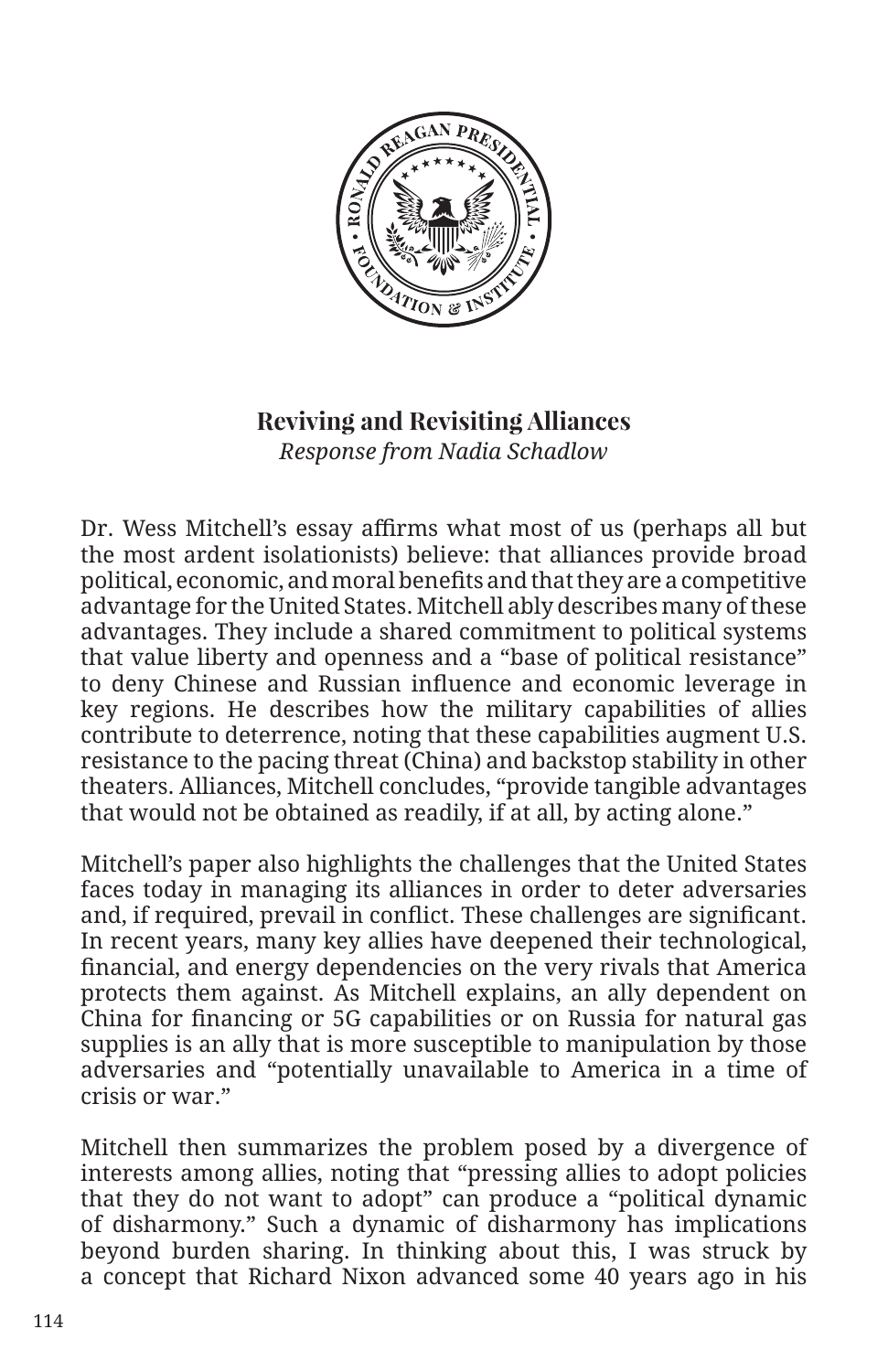short but insightful book *Real Peace*. Nixon—having described the contest between the United States and the Soviet Union as based on "profound and irreconcilable differences"—reminds us that "real peace" requires active management. Peace is not "an end to conflict" but a means of living with conflict. Peace requires constant attention, without which it cannot survive. In the face of a threat like the Soviet Union, the United States could not undertake this requirement alone. Allies were a central part of the formula.

The question today is whether our allies would agree with Nixon's formulation of "real peace." Are they actively managing the peace that is required to deter war? A commitment to *active competition*  involves more than burden-sharing, though that, of course, matters. Equally important is the broader political zeitgeist of European nations—especially that of Western Europe. In an insightful essay, Ulkrike Franke, a young German scholar, observes that Germans have "learned to reject" interests almost completely. Her generation, she adds, has developed an almost romantic idea of international relations in which alliances are seen as "friendships." Today, "German millennials struggle with the idea that the military is an element of geopolitical power."**1** Such views are not limited to Germany alone. According to recent polling, Japanese citizens would prefer by a 10-to-1 margin that the United States, not China, lead the world. However, as of 2015, less than a quarter of Japanese believed that Tokyo should play a more active military role in regional affairs.**<sup>2</sup>**

Certainly, the United States would do well to advance many of the suggestions that Mitchell outlines. These include treating alliances as a tool for promoting the national interest, consistently affirming U.S. treaty obligations, remaining unafraid to use pressure—even coercion—to modify allied behavior while "treat[ing] allies better than enemies" and exhausting all means before applying punitive tools, and remaining open-minded when it comes to including nonliberal states in coalitions to compete with China and Russia.

Yet, missing from his thoughtful analysis is additional emphasis on what Europe itself must do to meet us halfway. Western nations can pat themselves on the back, congratulating themselves that we are "friends" again now that President Donald Trump has left office, but how have conditions actually changed?**3** In our self-congratulatory

years-of-peace/.<br>2 *Pew Research Center*, November 2018, "Despite Rising Economic Confidence, Japanese See Best Days Behind<br>Them and Say Children Face a Bleak Future," https://www.pewresearch.org/global/2018/11/12/views-of and-president-trump/; *Pew Research Center*, April 2015, "Americans, Japanese: Mutual Respect 70 Years After the<br>End of WWII," https://www.pewresearch.org/global/2015/04/07/americans-japanese-mutual-respect-70-years-af-<br>te

<sup>1</sup> Ulkrike Franke, "A Millennial Considers the New German Problem After 30 Years of Peace," *War on the Rocks,*<br>May 19, 2021, https://warontherocks.com/2021/05/a-millennial-considers-the-new-german-problem-after-30-

**<sup>3</sup>** It's worth noting here that, despite recent news that the EU–China CAI is unlikely to pass, the very fact that it is still under consideration undermines the EU's tough rhetoric on China.